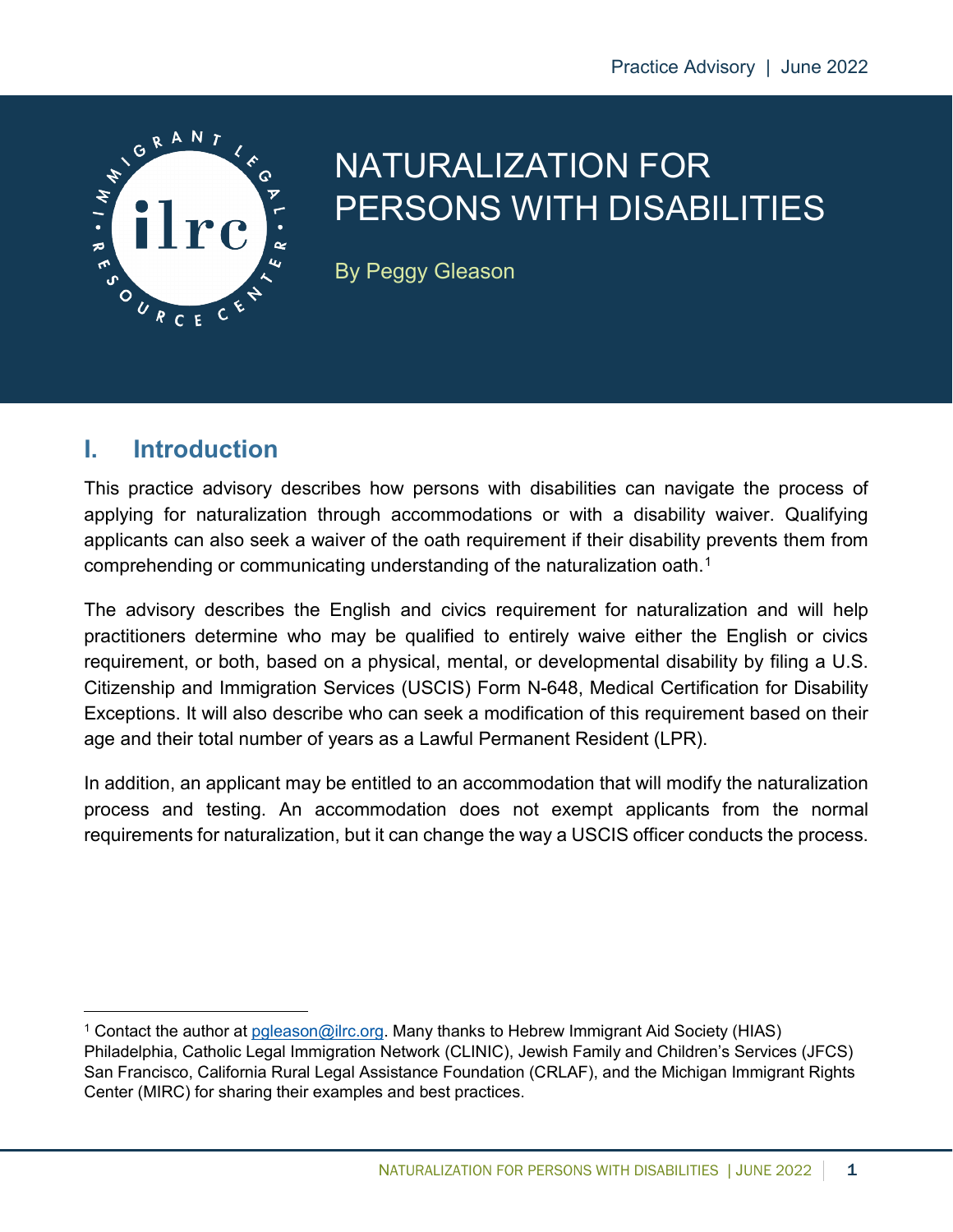**Note:** On October 6, 2021, USCIS published a notice in the Federal Register inviting comments on a proposed revision of the Form N-648 Medical Certification for Disability Exception.<sup>[2](#page-1-0)</sup> The proposed revisions were at the U.S. Office of Management and Budget as of June 2022 and are expected to be published soon. ILRC will monitor developments and update this practice advisory when there are final changes to the N-648.

#### **II. The English and Civics Requirement for Naturalization**

One of the requirements for naturalization is that an applicant demonstrate knowledge of the English language and U.S. history and government, the latter referred to as the civics requirement.<sup>[3](#page-1-1)</sup> Ability to and speak and understand English words in "ordinary usage" is evaluated throughout the naturalization interview. Reading and writing abilities are assessed by the USCIS officer dictating three sentences to write and three sentences to read. The applicant must be able to answer at least one of the three correctly.<sup>[4](#page-1-2)</sup>

USCIS administers the civics test by asking applicants up to ten questions of a prescribed list of one hundred questions. Applicants must be able to answer six correctly.[5](#page-1-3)

<span id="page-1-0"></span><sup>2</sup> U.S. Department of Homeland Security (DHS), USCIS, Agency Information Collection Activities: Revision of a Currently Approved Collection; Medical Certification for Disability Exceptions, 86 Fed. Reg. 55630 (Oct. 6, 2019). See the Naturalization Working Group (NWG) and ILRC's advocacy comment regarding the proposed changes to the form, (Nov. 2021), <https://www.ilrc.org/advanced-search?terms=N-648> . The proposed changes are positive developments as they shorten the form and eliminate redundant and irrelevant questions.

<span id="page-1-1"></span><sup>3</sup> 8 C.F.R. §§ 312.1 and 312.2.

<span id="page-1-2"></span><sup>4</sup> Note that USCIS attempted to increase the difficulty of the English/civics test for naturalization on December 1, 2020, by increasing the number of possible questions from 100 to 128, and by requiring 10 correct answers out of 12. These changes were reversed on February 22, 2021, and currently the prior 2008 version of the test is in effect. USCIS, Policy Alert, Revising Guidance on Naturalization Civics Examination, (Feb. 22, 2021),

[https://www.uscis.gov/sites/default/files/document/policy-manual-updates/20210222-CivicsTest.pdf,](https://www.uscis.gov/sites/default/files/document/policy-manual-updates/20210222-CivicsTest.pdf) and 12 USCIS Policy Manual (PM) E.2, [https://www.uscis.gov/policy-manual/volume-12-part-e.](https://www.uscis.gov/policy-manual/volume-12-part-e)

<span id="page-1-3"></span><sup>5</sup> USCIS officers are required to repeat and rephrase questions throughout the interview, and errors that do not prevent general understanding of a sentence should be acceptable. In addition, the ability to understand English will not be based on the ability to define a word or phrase found on the Form N-400. For more detail on how the English/civics skilled should be assessed by the interviewer see USCIS, Scoring Guidelines for the U.S. Naturalization Test, (Dec. 15, 2021),

[https://www.uscis.gov/sites/default/files/document/guides/Test\\_Scoring\\_Guidelines.pdf.](https://www.uscis.gov/sites/default/files/document/guides/Test_Scoring_Guidelines.pdf)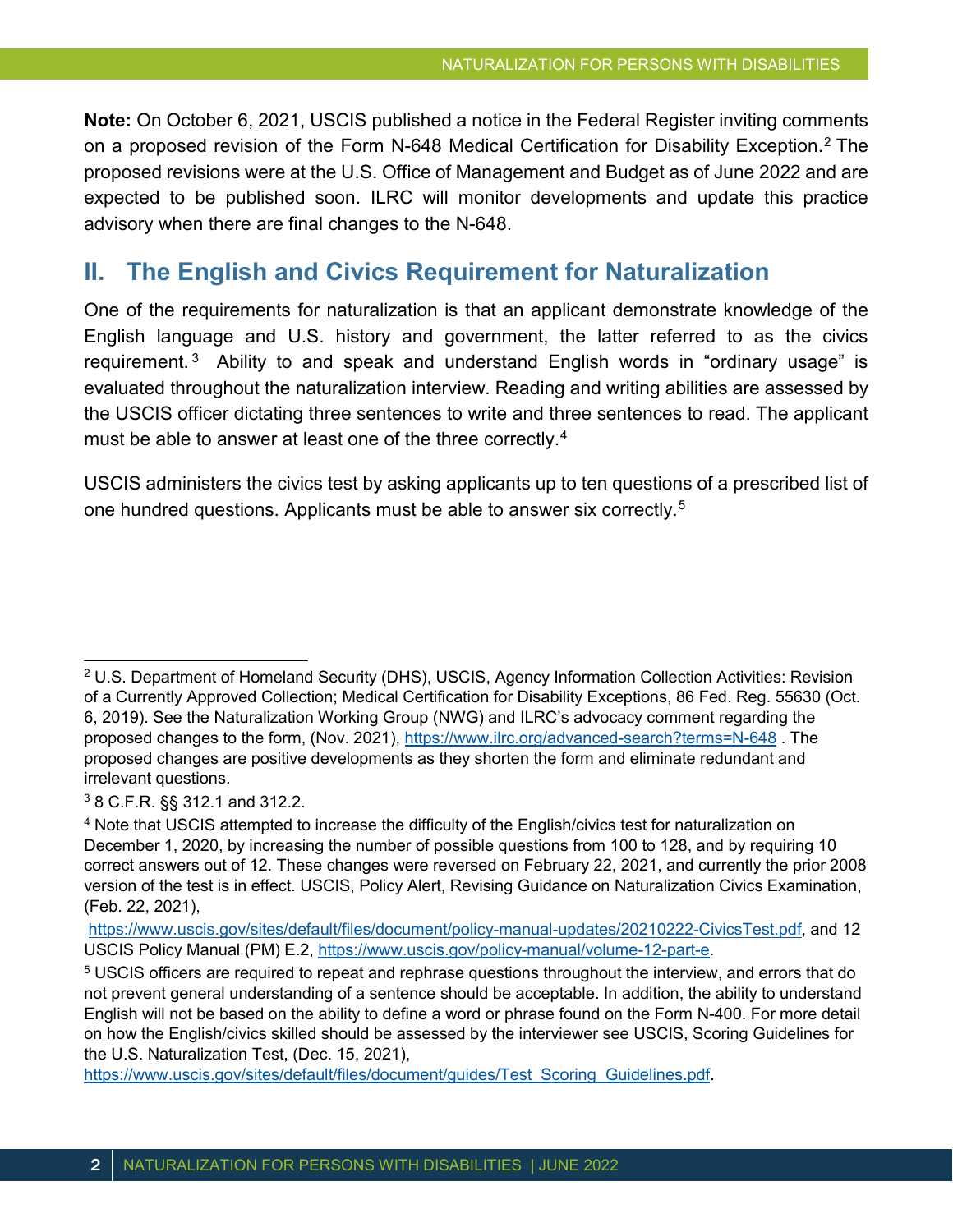The applicant's ability to understand is also assessed during the naturalization interview as the interviewing USCIS officer gives directions or asks questions. USCIS's web site has extensive materials to help prepare applicants for the English and civics exam.<sup>[6](#page-2-0)</sup>

#### **III. Modifications to the English and Civics Requirements**

Modifications to the English test are allowed for older persons who have been LPRs for many years. An applicant who is 55 years or older and has been an LPR for 15 years, or an applicant who is 50 years of age or older and has been an LPR for 20 years can qualify for this exception to the English requirement and can proceed in the interview with an interpreter in their own language.<sup>[7](#page-2-1)</sup> The applicant must provide their own interpreter.

There is also an easier version of the civics test available for applicants aged 65 years or older who have been LPRs for at least 20 years. For this group, the pool of possible civics questions will be only 20 questions instead of the usual 100 questions. Applicants must answer six questions correctly.[8](#page-2-2)

In addition, there is a regulation that allows USCIS officers discretion to exercise "due consideration" in the administering the civics test in phrasing, choosing subject matters, and evaluating responses, depending on the applicant's educational background, age, length of U.S. residence, opportunities available to learn and efforts made to acquire the knowledge of civics, and other relevant factors.<sup>[9](#page-2-3)</sup>

### **IV. Accommodations under Section 504 of the Rehabilitation Act of 1973**

Applicants can seek a change in the process of the English and civics exam by means of a "reasonable accommodation." Unlike the naturalization disability waiver (described below) which can provide qualified persons with an exception to either or both of the English and civics requirements, the accommodation does not remove the English and civics requirement, but it alters how USCIS administers the naturalization interview overall. Since the 1973 enactment of the Rehabilitation Act, the "reasonable accommodation" requirement applies to all executive

<span id="page-2-0"></span> $6$  There are useful vocabulary lists for reading and writing and the 100 possible civics questions in English and in translations on [www.uscis.gov.](http://www.uscis.gov/)

<span id="page-2-1"></span> $\frac{7}{1}$  INA § 312(b)(2), 8 C.F.R. § 312.1(b)(2), 12 USCIS PM-B. Applicants aged 55 or over and age 50 or older on the date of filing for naturalization who meet the durational requirements can qualify for the English exemption.

<span id="page-2-2"></span><sup>8</sup> INA § 312(b)(3), 12 USCIS-PM E.2.

<span id="page-2-3"></span><sup>9</sup> 8 C.F.R. § 312.2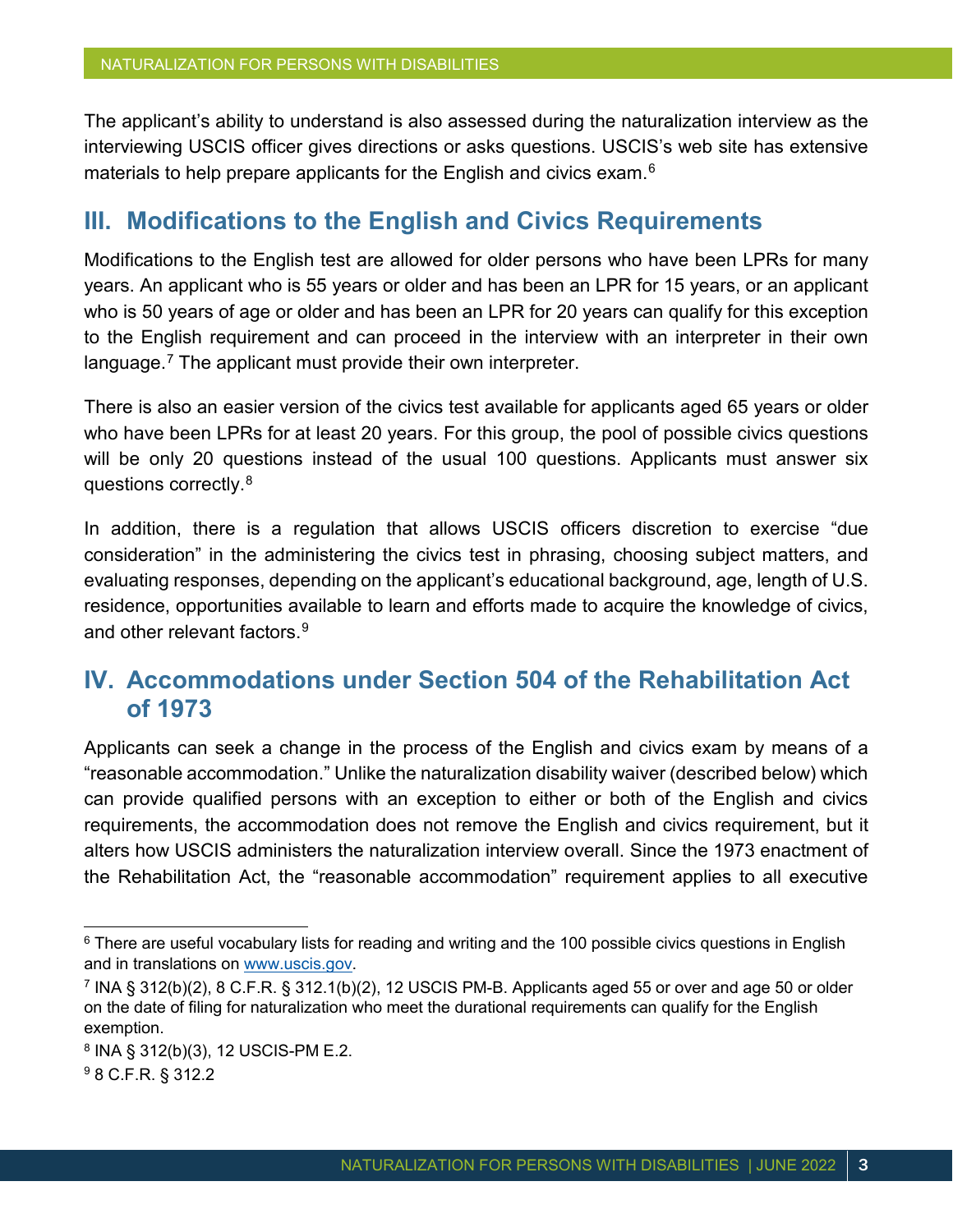agencies serving the public, including USCIS, ensuring that no person will be denied access to a benefit or subjected to discrimination because of a disability.<sup>[10](#page-3-0)</sup> If an accommodation is denied unreasonably, there is a complaint process available through the U.S. Department of Homeland Security (DHS) Office of Civil Rights and Civil Liberties.<sup>11</sup>

In addition to the DHS and USCIS regulations<sup>[12](#page-3-2)</sup> on accommodations, the USCIS Policy Manual describes accommodations in detail<sup>[13](#page-3-3)</sup>

USCIS must make reasonable accommodations to the naturalization process for applicants with disabilities so that they can successfully complete the process. A naturalization applicant who requests an accommodation must still take and pass an English and civics test unless they also have a qualifying disability waiver. A reasonable accommodation is one that does not fundamentally alter the naturalization process or create an undue burden on the agency.

Applicants can request an accommodation at any time, but if preparation is required by the agency, such as with a request for a home or institutional visit, or for a sign language interpreter, then advance notice is reasonable. Applicants can make the request on the N-400 naturalization application form, online with USCIS, or by calling the USCIS contact center. [14](#page-3-4) An accommodation in the naturalization process may impact how the interview is conducted or how the test is administered.

The USCIS Policy Manual has a non-exhaustive list of accommodations, including extending time for the naturalization examination, providing sign language interpreters, allowing relatives or others to attend the interview, allowing nonverbal communication, providing reading tests in large print or braille, or scheduling off-site exams. Allowing relatives and others to attend a naturalization exam and assist applicant in signing forms can help some applicants remain calm and responsive. The accompanying person can re-phrase the officer's questions if helpful to the applicant or help an applicant to sign, initial, or make a mark when completing an attestation.

<span id="page-3-0"></span> $\overline{a}$  $10$  Section 504 of the Rehabilitation Act of 1973 provides that, "No otherwise qualified individual with a disability in the United States…shall, solely by reason of her or his disability, be excluded from the participation in, be denied the benefits of, or be subject to discrimination...under any program or activity conducted by an Executive Agency," 29 U.S.C. § 794(a). DHS, which includes USCIS, has its own implementing regulations for accommodations. 6 C.F.R. § 15.30.

<span id="page-3-1"></span><sup>&</sup>lt;sup>11</sup> The DHS Office of Civil Rights and Civil Liberties has an online complaint form at <https://www.dhs.gov/topics/civil-rights-and-civil-liberties> .

<span id="page-3-2"></span><sup>12</sup> 6 C.F.R. § 15.30, 8 C.F.R. § 334.4.

<span id="page-3-3"></span><sup>13</sup> 12 USCIS-PM C.1-3.

<span id="page-3-4"></span><sup>&</sup>lt;sup>14</sup> Part 3 on the USCIS Form N-400 requests information about accommodations needed. The USCIS Contact center will also receive accommodation requests at 1-800-375-5283.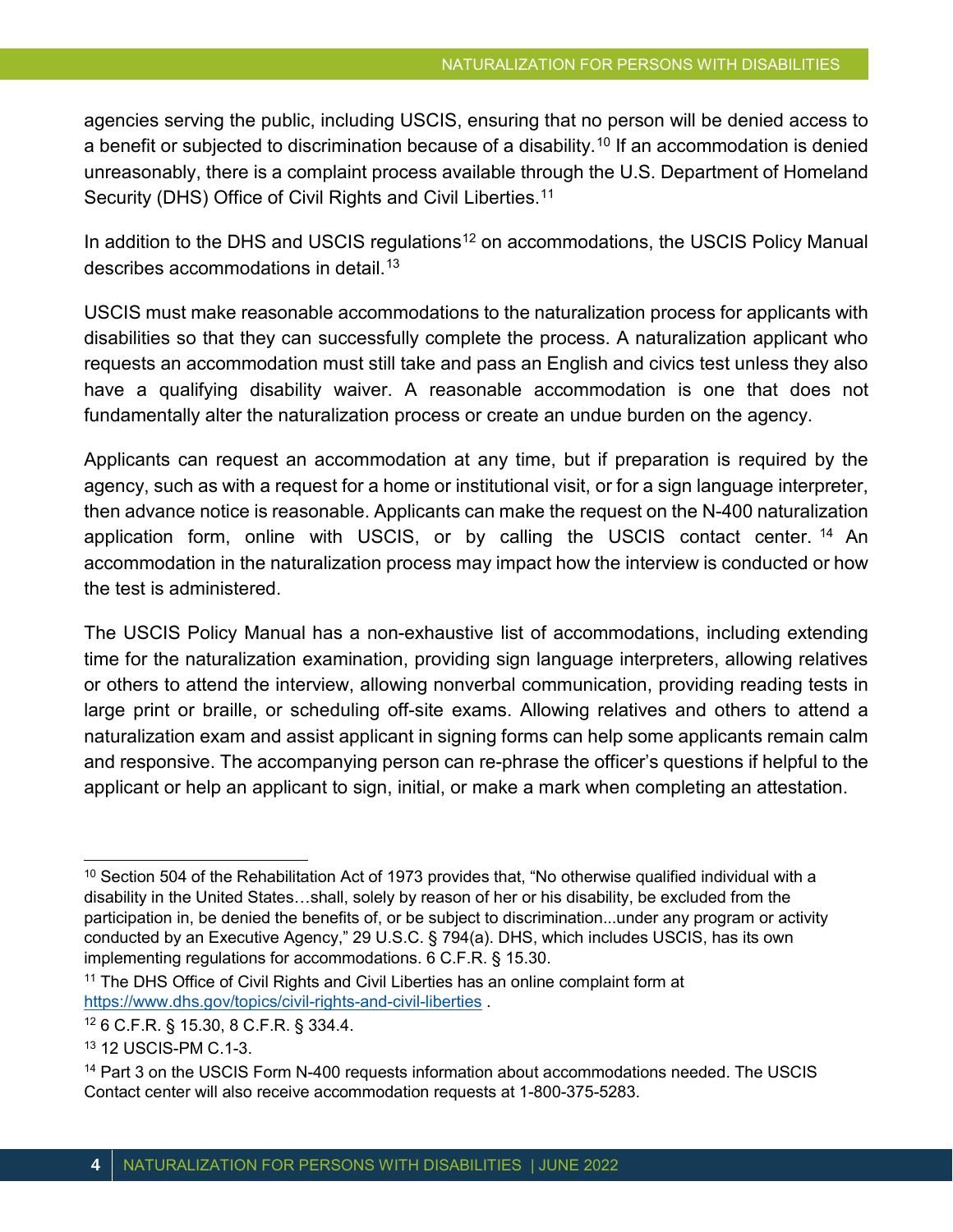If an accommodation for a disability requires that the applicant cannot appear in person and give testimony for naturalization or perform the oath, then USCIS will allow a legal guardian, surrogate, or certain relatives who are a designated representative to act on the applicant's behalf.<sup>[15](#page-4-0)</sup> A legal guardian in such instances must have documentation from a court proving guardianship or status as a surrogate. If there is no legal guardian or surrogate, then a U.S. citizen spouse, parent, adult son or daughter, or adult brother or sister who is the primary custodial caregiver and takes responsibility for the applicant may appear on their behalf in the naturalization process. Applicants must present documentation that the guardian or designated representative meets these qualifications. USCIS introduced this limited list of persons who can substitute for a disabled applicant in its Policy Manual. The restriction does not have a statutory or regulatory basis. These limits will prevent some otherwise eligible applicants from naturalizing as they may not have any U.S. citizen relatives who are primary caregivers, nor do they have the time and funds needed to go through a court-ordered quardianship process.<sup>16</sup>

#### **V. The Requirements for the N-648 Disability Waiver**

Some naturalization applicants may need more than an accommodation to complete the naturalization process. An applicant who is unable to comply with the English literacy requirement or knowledge of civics because of a "physical or developmental disability" or a "mental impairment" is entitled to have these requirements waived. Congress changed the INA in 1994 to include this waiver, and regulations were published in 1997.[17](#page-4-2)

The naturalization disability waiver provides an exception for certain applicants who cannot meet the English and civics requirements because of a physical or developmental disability or mental impairment.<sup>[18](#page-4-3)</sup> The waiver is described below.

**Note**: There is now voluminous guidance on disability waivers in USCIS's Policy Manual, administrative interpretations that have been frequently revised without any formal public notice and comment process. In 2018 and again in 2020, USCIS added restrictive language to the Policy Manual that added new requirements for the naturalization disability waiver. The added guidance greatly expanded the grounds for denying an N-648 by creating 14 factors that give rise to "credible doubt" including: the medical professional did not provide sufficient detail about

<span id="page-4-0"></span><sup>15</sup> 12 USCIS-PM C.3(A)(4).

<span id="page-4-1"></span><sup>16</sup> *See* ILRC, Advocacy Letter on Oath Waiver and Accommodations for Naturalization Applicants with Disabilities (June 2022), [https://www.ilrc.org/ilrc-advocacy-letter-oath-waiver-and-accommodations](https://www.ilrc.org/ilrc-advocacy-letter-oath-waiver-and-accommodations-naturalization-applicants-disabilities)[naturalization-applicants-disabilities](https://www.ilrc.org/ilrc-advocacy-letter-oath-waiver-and-accommodations-naturalization-applicants-disabilities) .

<span id="page-4-2"></span><sup>17</sup> 8 C.F.R. § 312.1(b)(3); 8 C.F.R. § 312.2(b).

<span id="page-4-3"></span><sup>&</sup>lt;sup>18</sup> INA § 312(b)(1). Section 108 of the Immigration and Nationality Technical Corrections Act of 1994, Pub. L. 103-416 (Oct. 25, 1994).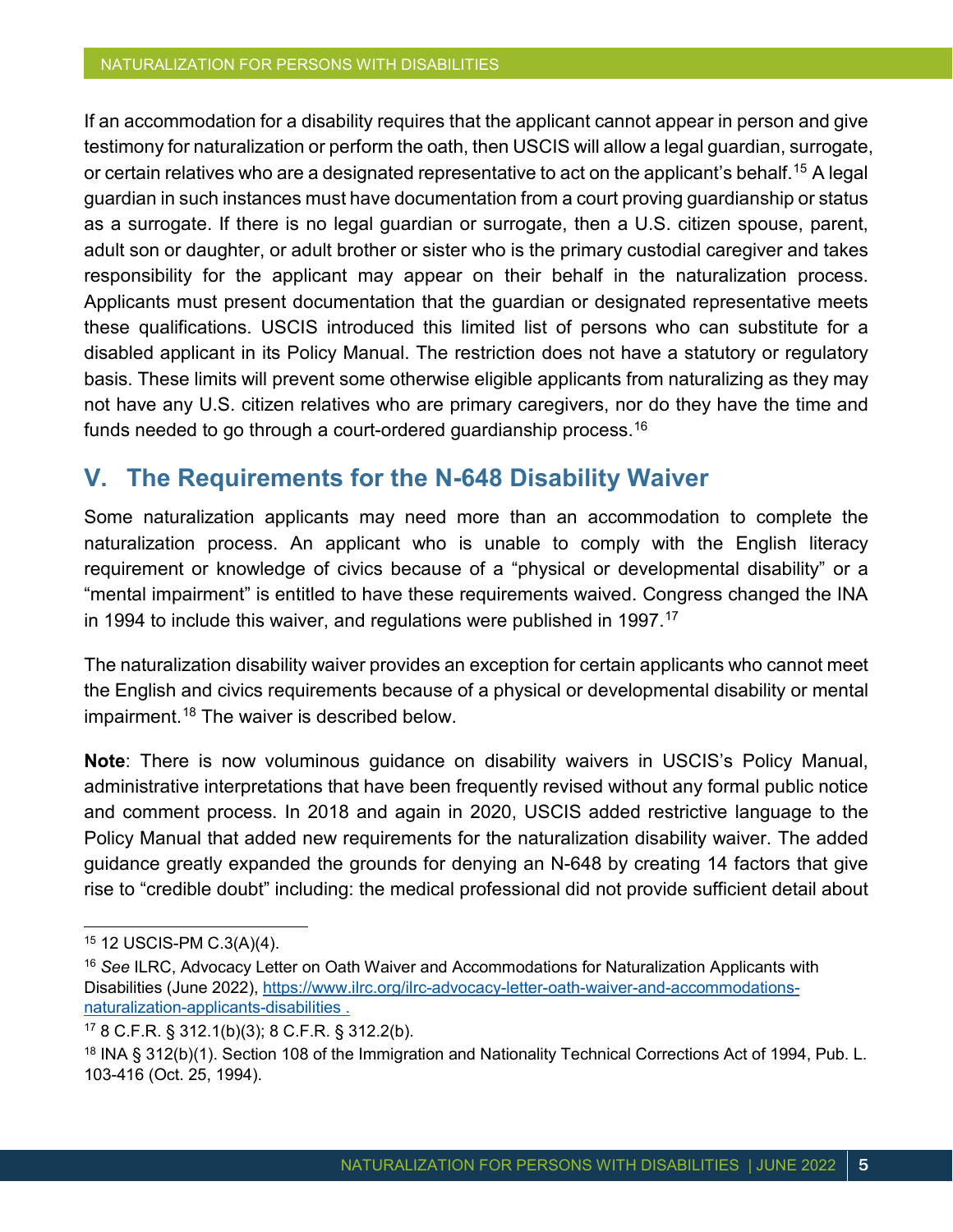the doctor-patient relationship; the applicant's daily life such as employment capability and ability to attend educational programs is inconsistent; the applicant failed to justify late or multiple filings of an N-648; and "any other articulable grounds that are supported by the record."[19](#page-5-0)

**Practice Tip:** The USCIS Form N-648 is used to apply for the disability waiver. The form as well as the guidance in the USCIS Policy Manual has been frequently revised. The current version of the form is dated July 23, 2020. Changes that had been made to the form in 2019 and 2020 brought the form to its current length of 9 pages and increased the number of questions from 12 to 23.<sup>[20](#page-5-1)</sup> It includes a long series of repetitive questions about onset and diagnosis dates, solicits irrelevant biographic information, and includes questions that go beyond the statute and regulations to query applicants about activities of daily living.<sup>[21](#page-5-2)</sup> On October 6, 2021, USCIS published a Federal Register notice requesting comments on a revised version of the N-648.<sup>[22](#page-5-3)</sup> This proposed version would shorten and simplify the form, eliminating irrelevant questions and clarifying instructions on the form itself. At present, the July 23, 2020, version of the N-648 remains in use. USCIS estimates that it takes 2.42 hours to complete the current form, while practitioners report that it takes much longer and often requires multiple visits to medical professionals to answer all the questions.

<span id="page-5-0"></span> $19$  These changes were made to 12 USCIS-PM E.3, "Sufficiency of Medical Certification for Disability Exceptions (N-648)" on Dec. 12, 2018, and to 12 USCIS-PM E.3 on Dec. 4, 2020, "Properly Completed Medical Certification for Disability Exception" (N-648).

<span id="page-5-1"></span><sup>&</sup>lt;sup>20</sup> DHS, USCIS, Agency Information Collection Activities; Revision of a Currently Approved Collection; Medical Certification for Disability Exceptions, 84 Fed. Reg. 17870 (April 26, 2019).

<span id="page-5-2"></span><sup>&</sup>lt;sup>21</sup> USCIS, Form N-648, Medical Certification for Disability Exceptions (Edition July 23, 2020). In Part 3, Question 8 the form asks the medical professional "Describe how each relevant disability and/or impairment affects specific functions of the applicant's daily life, including the ability to work or go to school…". ILRC believes this question goes beyond the statutory and regulatory requirements for a naturalization disability waiver, which is based on a particular diagnosis and its connection to the ability to learn English and civics, not on the ability to work or go to school. USCIS is conflating the naturalization disability standard with the different standard applied to Social Security disability benefits, which is centered on a review of applicant's ability to work due to the effect of the impairment*. See* Social Security Administration, Social Security Disability Benefits, How You Qualify, (2022) <https://www.ssa.gov/benefits/disability/qualify.html#anchor3>. For more detail on the N-648 changes see the Naturalization Working Group's Advocacy Comment on the N-648 and Policy Manual (Nov. 9, 2021) [https://www.ilrc.org/advocacy-comment-n-648-naturalization](https://www.ilrc.org/advocacy-comment-n-648-naturalization-disability)[disability.](https://www.ilrc.org/advocacy-comment-n-648-naturalization-disability)

<span id="page-5-3"></span><sup>&</sup>lt;sup>22</sup> DHS, USCIS, Agency Information Collection Activities; Revision of a Currently Approved Collection; Medical Certification for Disability Exception; 86 Fed. Reg. 55630 (Oct. 6, 2021).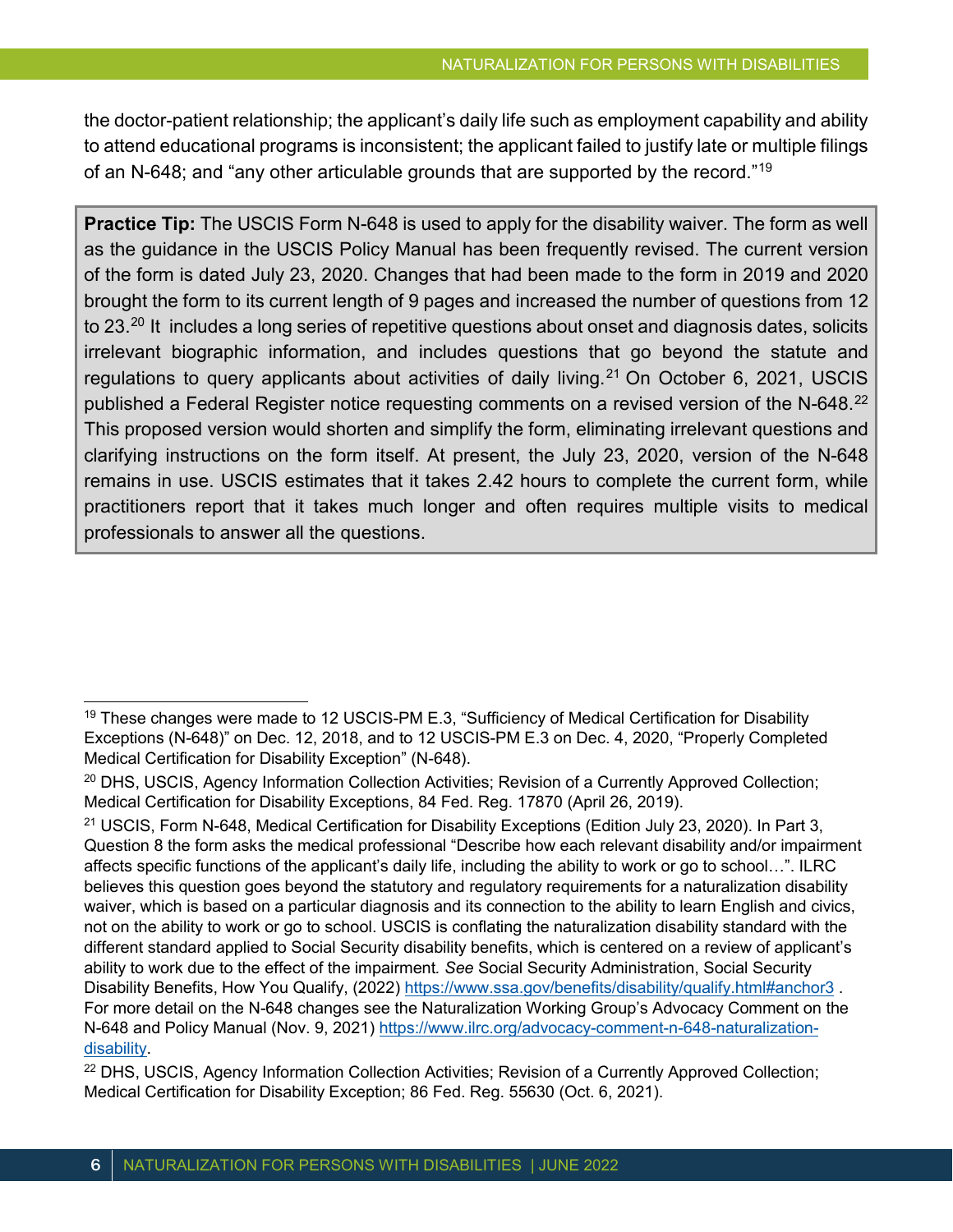#### **According to the statute and regulations, the naturalization disability waiver requirements are:**

- 1. The applicant has a physical, developmental, or mental impairment, or combination of impairments.
- 2. The impairment is medically determinable.
- 3. The disability or impairment(s) have lasted or are expected to last at least 12 months.
- 4. The applicant is unable to meet the English and/or civics requirement because of the impairment(s).
- 5. The loss of cognitive skills is not based on the direct effects of illegal drug use.

The disability must be "medically determinable" and either have lasted or be expected to last at least 12 months. There is no finite list of possible impairments for the waiver. Typical physical impairments include general medical conditions such as diabetes, cancer, stroke, heart disease, blindness, or deafness. Developmental impairments are conditions that arose before adulthood and usually last through the person's life, such as cerebral palsy, autism, or Down syndrome. Mental impairments that affect the ability to think and reason clearly could include Alzheimer's disease, post-traumatic stress disorder (PTSD), severe depression, dementia, schizophrenia, or bipolar disorder. Impairments can have a combined effect that can support a disability waiver in some cases. Whatever the condition is, the medical professional must find that the effect is that the applicant cannot learn English and civics. It is not sufficient to qualify for a waiver if the medical professional finds that it is merely "difficult" for the applicant to learn English and civics.

Impairments that are usually not approved for disability waivers include age-related conditions of forgetfulness, an unspecified learning disability, or illiteracy. Hearing or sight impairments are usually approached with an accommodation request rather than a disability waiver in many cases.

A cognitive disability will not support a waiver if it is due to the direct effects of illegal drug use. The impairment should be verified by medically acceptable clinical or laboratory diagnostic techniques.[23](#page-6-0) By regulation, only a medical doctor, osteopathic doctor, or a clinical psychologist who is licensed in the United States (or a U.S. territory) can sign the N-648 form. A nurse practitioner, social worker, or other health worker might assist the medical professional, but the signature must be from the doctor. The medical professional should be experienced in

<span id="page-6-0"></span><sup>23</sup> INA § 312(b); 8 C.F.R. § 312.1(b)(3), 8 C.F.R. § 312.2(b).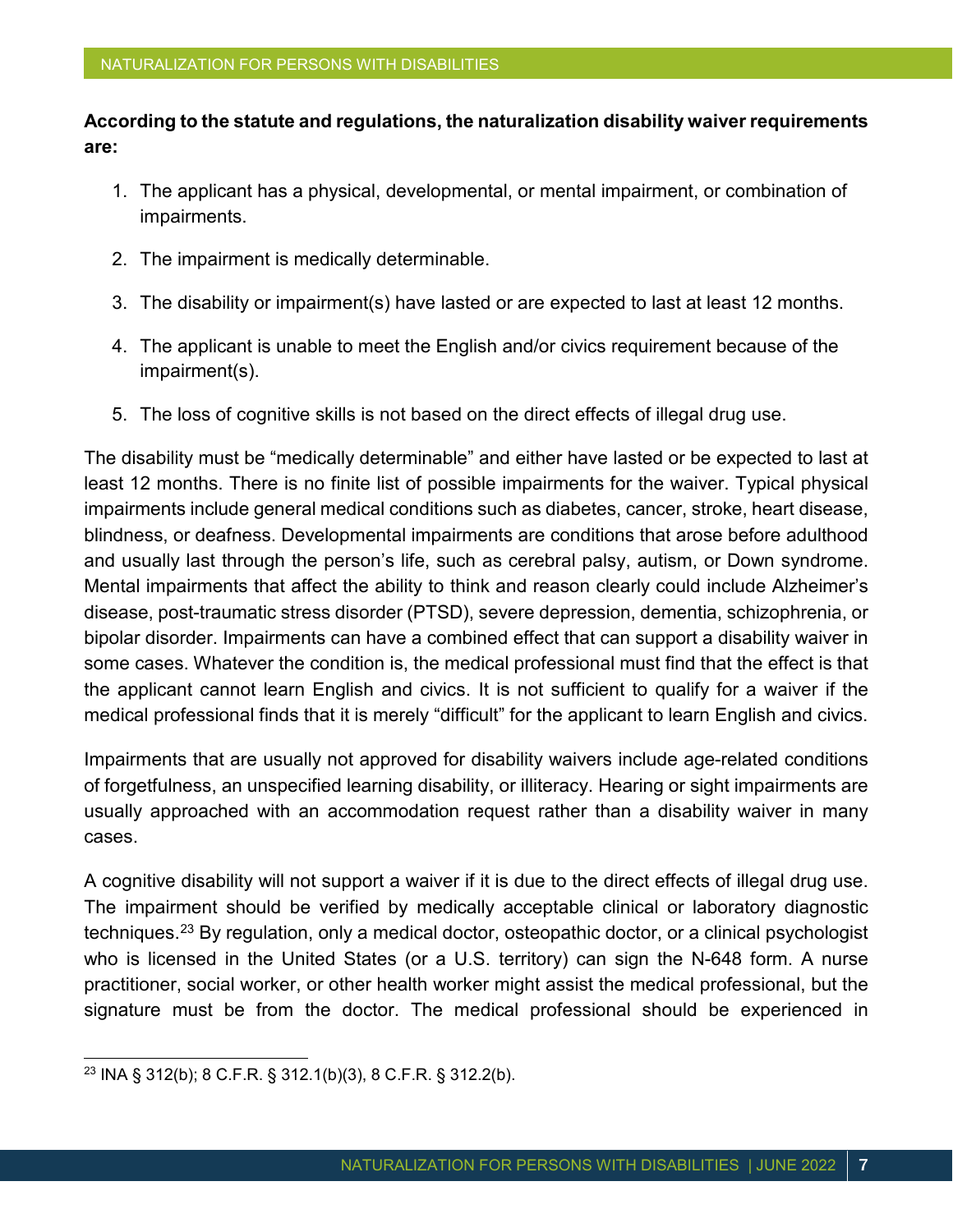diagnosing persons with physical or mental medically determinable impairments, and must describe the origin, nature, and extent of the impairment. $24$ 

The medical professional must list the clinical methods used to arrive at the diagnosis. USCIS's guidance requires a medical code "as accepted by the Department of Health and Human Services (HHS)."[25](#page-7-1) The clinical diagnosis that is the grounds for the disability waiver should have a code from the Diagnostic and Statistical Manual of Mental Disorders (DSM) or the International Classification of Diseases (ICD).[26](#page-7-2) According to USCIS's instructions, the disability waiver form must be completed no longer than 6 months before the form is submitted.

The medical professional must show the nexus between the disability and the applicant's inability to meet the English and civics requirement. This means that the doctor must explain how the disability, or a combination of impairments, render the applicant unable to learn English or to acquire the required knowledge of civics. The causal connection between the impairment and the inability to learn English or civics must be established by a preponderance of the evidence. This is a burden that the applicant must meet, and it means that they are able to establish that there is a greater than 50 percent chance that the statement made is true.<sup>[27](#page-7-3)</sup>

**Example:** This applicant first filed a disability waiver in 2017 which was denied. Question 10 on the N-648 regarding the nexus between the impairment and the ability to learn stated:

"Mr. X is a 79-year-old patient suffering from several cardiovascular problems, many of them chronic and which have affected his entire body through a weakened cardiovascular system and decreased oxygen levels to vital organs. These decreased oxygen levels significantly impact cognitive functioning, his ability to concentrate, focus, learn, memorize, recall, and retain new information. In other words, it is extremely difficult for Mr. X to learn, understand, memorize, and retain a new language (English) and information regarding U.S. history and civics."

<span id="page-7-0"></span><sup>24</sup> 8 C.F.R. § 312.1(b)(3), 8 C.F.R. § 312.2(b)(2)

<span id="page-7-1"></span><sup>&</sup>lt;sup>25</sup> USCIS, N-648, Medical Certification for Disability Exceptions. The instructions for the form give this example, "For example, DSM-V 318.1 Intellectual Disability (Severe) or 2015/2016 ICD-10-CM F72 Severe intellectual disabilities."

<span id="page-7-3"></span><span id="page-7-2"></span> $26$  Typical diagnoses with disability waivers include, for example: Dementia, Vascular Neurocognitive Disorder/Stroke DSM-V (fifth edition) 290.40, Dementia Neurocognitive Disorders due to Alzheimer's DSM-V 294.10-11, Schizophrenia DSM-V 295.40-295.70, or Posttraumatic Stress Disorder DSM-V 309.81. <sup>27</sup> 12 USCIS-PM E.3(E)(2).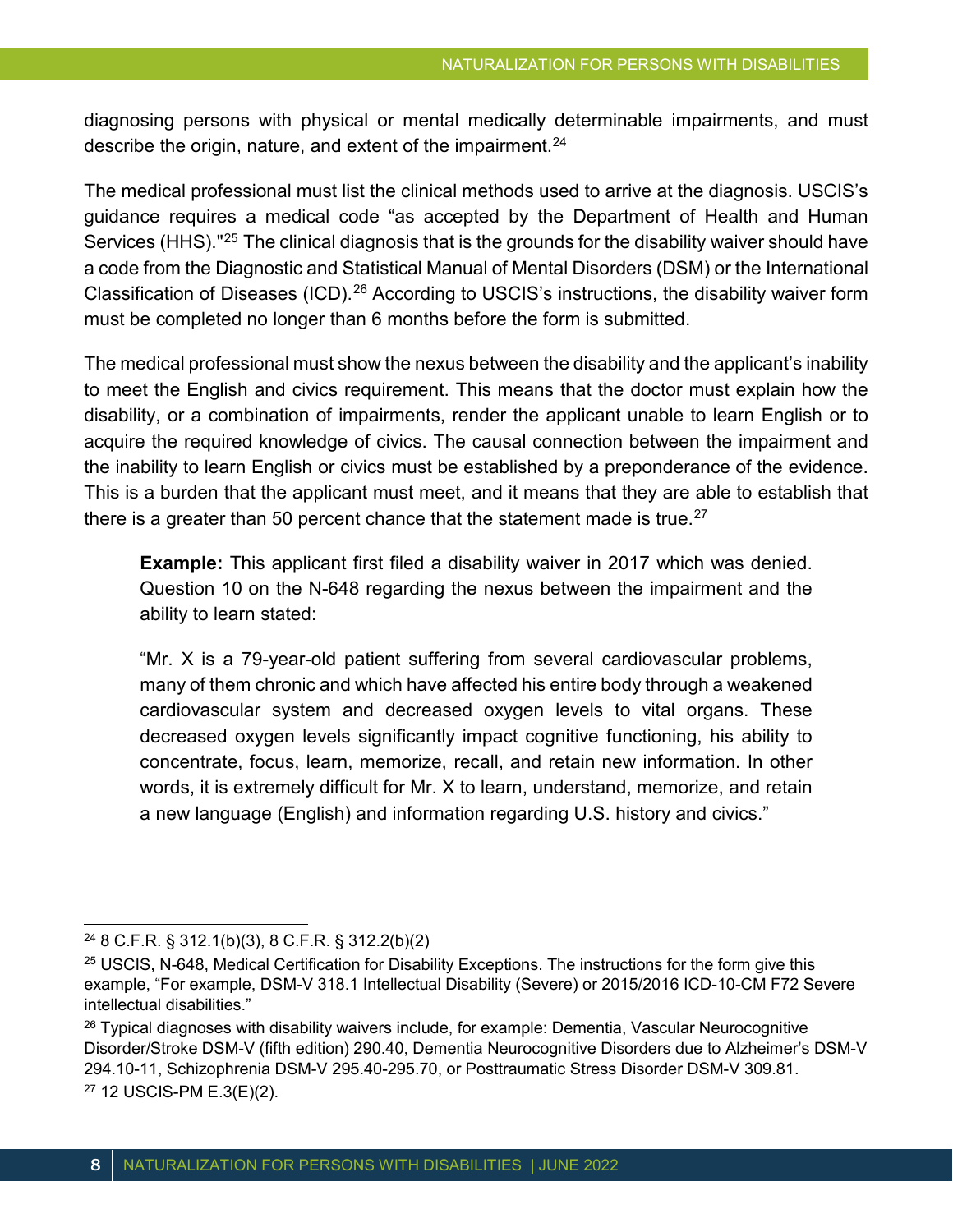This applicant filed a new N-648 and N-400 a year later, and it was approved. The doctor stated on Question 10:

"Mr. X is an 80-year-old patient suffering from several cardiovascular problems, many of them chronic and which have affected his entire body through a weakened cardiovascular system and decreased oxygen levels to vital organs. These decreased oxygen levels significantly impact cognitive functioning, his ability to concentrate, focus, learn, memorize, recall, and retain new information. In other words, it is impossible for Mr. X to learn, understand, memorize, and retain a new language (English) and information regarding U.S. history and civics. It is my professional opinion that Mr. X's impairments will preclude him from taking the English and civics test."

The USCIS Policy Manual directs that the medical professional must conduct at least one inperson exam of the applicant. [28](#page-8-0) USCIS requires the medical professional to provide the diagnosis, and even when technical codes are used, they should also describe the impairment and its impact "using common terminology that a person without medical training can understand."[29](#page-8-1) As one experienced advocate put it, the N-648 must have the technical condition specified by the DSM or ICD and also should be explained in language that a 7 year-old could understand.

**Example:** Applicant's condition results from an ischemic stroke (medical term). This means his brain suffered a restriction in blood supply and oxygen causing permanent brain injury (plain English).

Successful completion of the N-648 is an arduous process that has been made more difficult in recent years by language added to the form and to the USCIS Policy Manual that is restrictive and beyond the requirements of the statute and regulations. The current version of the N-648 published in July 2020 requires information about activities of daily living such as work and education.[30](#page-8-2) It is a long form, with 9 pages of information to be completed and 5 pages of instructions. Advocates report that many USCIS officers have long queries on the applicants'

<span id="page-8-0"></span> $\overline{a}$ <sup>28</sup> With the arrival of the COVID-19 pandemic in March 2020, telemedicine often became routine, especially for vulnerable patients. Some practitioners report that they have been able to have disability waivers approved for persons who have had telemedicine follow-up appointments with a medical specialist, after having an initial appointment in-person with a medical professional.

<span id="page-8-1"></span><sup>29</sup> 12 USCIS-PM E.3(D).

<span id="page-8-2"></span><sup>30</sup> USCIS, N-648, Medical Certification for Disability Exceptions, Part 3 asks how the impairment affects applicant's daily life, including the ability to work or go to school. Practitioners report that USCIS officers will query applicants about jobs, ability to take transportation, or manage daily life and sometimes deny waivers despite qualifying medical diagnoses.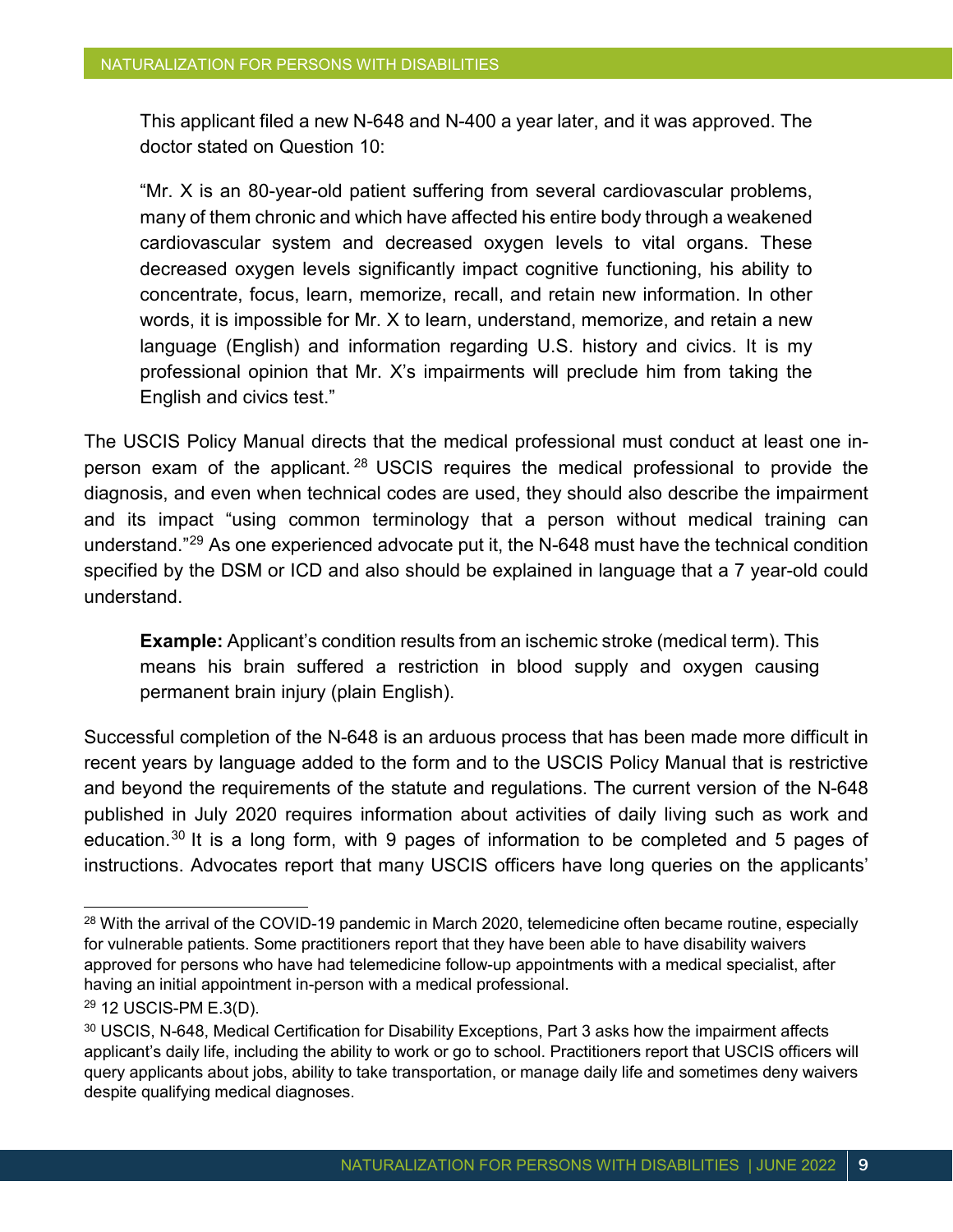employment and ability to manage some activities, such as taking public transportation, and use that as a basis to challenge an otherwise qualifying medical diagnosis of disability. Advocates should point out that having a job is not necessarily inconsistent with being able to learn English or civics, as it may be a job that requires only routine work that does not require learning new information or English. Furthermore, inability to work is not required by the statute nor regulations and should not be substituted as a standard for a qualifying medical diagnosis.

**Practice Tip**: Prepare disability waiver applicants to answer some questions about daily living such as employment, how they take transportation, and whether they attended school as some USCIS officers will delve into these areas despite the questionable relevance of these topics. Many USCIS officers will ask detailed questions about the medical professional who completed the N-648, asking who referred the applicant to that person, how many visits were made, when the most recent visit was, whether there was treatment over time or just a single visit, and whether the medical professional has a local office. When USCIS officers reject a qualifying N-648 because of details of the applicant's daily life, advocates should request supervisory review.

The current version of USCIS guidance in the Policy Manual creates many new restrictions on disability waivers and appears to assume that fraud is frequent in the disability waiver process. This creates unnecessary stumbling blocks for legitimate disability waiver applicants.

As the CIS Ombudsman has reported, USCIS already has a robust process for investigating immigration benefit fraud through the Fraud Detection and Analysis Directorate (FDNS), and in FY 2020, only 0.5 percent of N-648 filings (302 of 65,091) were referred to FDNS of which only 66 (0.1 percent) were found to be fraudulent.<sup>[31](#page-9-0)</sup> The additional restrictive changes to the USCIS Policy Manual on disability waivers were unnecessary and were unsupported by USCIS's own record<sup>[32](#page-9-1)</sup>

Below are some factors that USCIS's policy guidance lists as possible "credible doubt, discrepancies, misrepresentation, fraud" problems with the N-648.<sup>[33](#page-9-2)</sup>

[https://www.ilrc.org/sites/default/files/resources/ilrc\\_uscis\\_pm\\_suggestions.pdf](https://www.ilrc.org/sites/default/files/resources/ilrc_uscis_pm_suggestions.pdf)

<span id="page-9-0"></span><sup>31</sup> *See* CIS Ombudsman Annual Report 2021, p. 47,

<span id="page-9-1"></span>[https://www.dhs.gov/sites/default/files/publications/dhs\\_2021\\_ombudsman\\_report\\_med\\_508\\_compliant.pdf](https://www.dhs.gov/sites/default/files/publications/dhs_2021_ombudsman_report_med_508_compliant.pdf) <sup>32</sup> ILRC has advocated with USCIS to remove these changes made to the USCIS Policy Manual in 2018 and 2020 as they are arbitrary, capricious, and beyond the authority of the statute and regulations. ILRC, Policy Manual Recommendations*,* Sept. 2, 2021,

<span id="page-9-2"></span><sup>33</sup> 12 USCIS-PM E.3.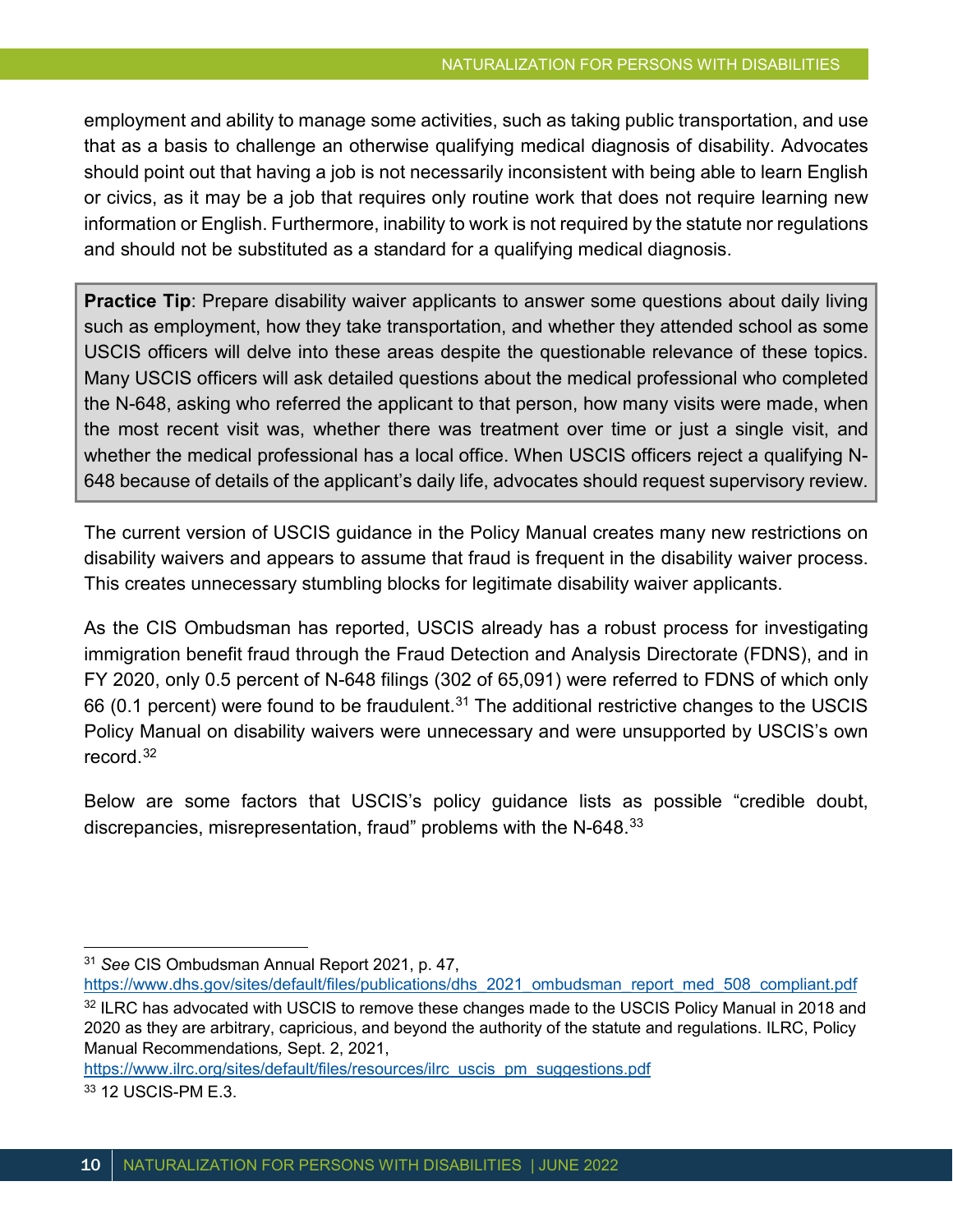- "The medical professional's responses on the Form N-648 lack probative value because the responses do not contain a reasonable degree of detail or fail to provide any basis for the stated diagnosis and the nexus to the inability to learn, speak or read or understand English.
- The medical professional did not explain the specific medical, clinical, or laboratory diagnostic techniques used in diagnosing the applicant's medical condition on the Form N-648.
- The Form N-648 does not include an explanation of the doctor-patient relationship indicating that the medical professional completing the Form N-648 regularly treats the applicant for the cited conditions, or a reasonable justification for not having the Form N-648 completed by the regularly treating medical professional (if applicable).
- The medical professional who certified the Form N-648 does not regularly treat that patient. However, such a factor, by itself, may not be determinative for an officer's finding that the Form N-648 is insufficient.
- The Form N-648 was completed by the certifying medical professional more than 6 months before the applicant filed the naturalization application.
- The Form N-648 provides information inconsistent with information provided on the naturalization application or at the interview. For example, the effects of the medical condition on the applicant's daily life such as employment capabilities or ability to attend educational programs.
- Previous medicals including Report of Medical Examination and Vaccination Record, Form I-693 did not identify long-term medical condition which may be inconsistent with the Form N-648's indication of when the condition began, if indicated.
- The applicant or the medical professional failed to provide a reasonable justification for the late filing of the Form N-648.
- The applicant during the interview indicates that he or she was not examined or diagnosed by the medical professional, the medical professional did not certify the form him or herself, or the applicant merely paid for the Form N-648 without a doctor's examination and diagnosis.
- The medical professional completing the Form N-648 is under investigation for immigration fraud, Medicaid fraud, or other fraud schemes by USCIS Fraud Detection and National Security (FDNS) Directorate, Immigration and Customs Enforcement, or another federal, state, or local agency, or a state medical board.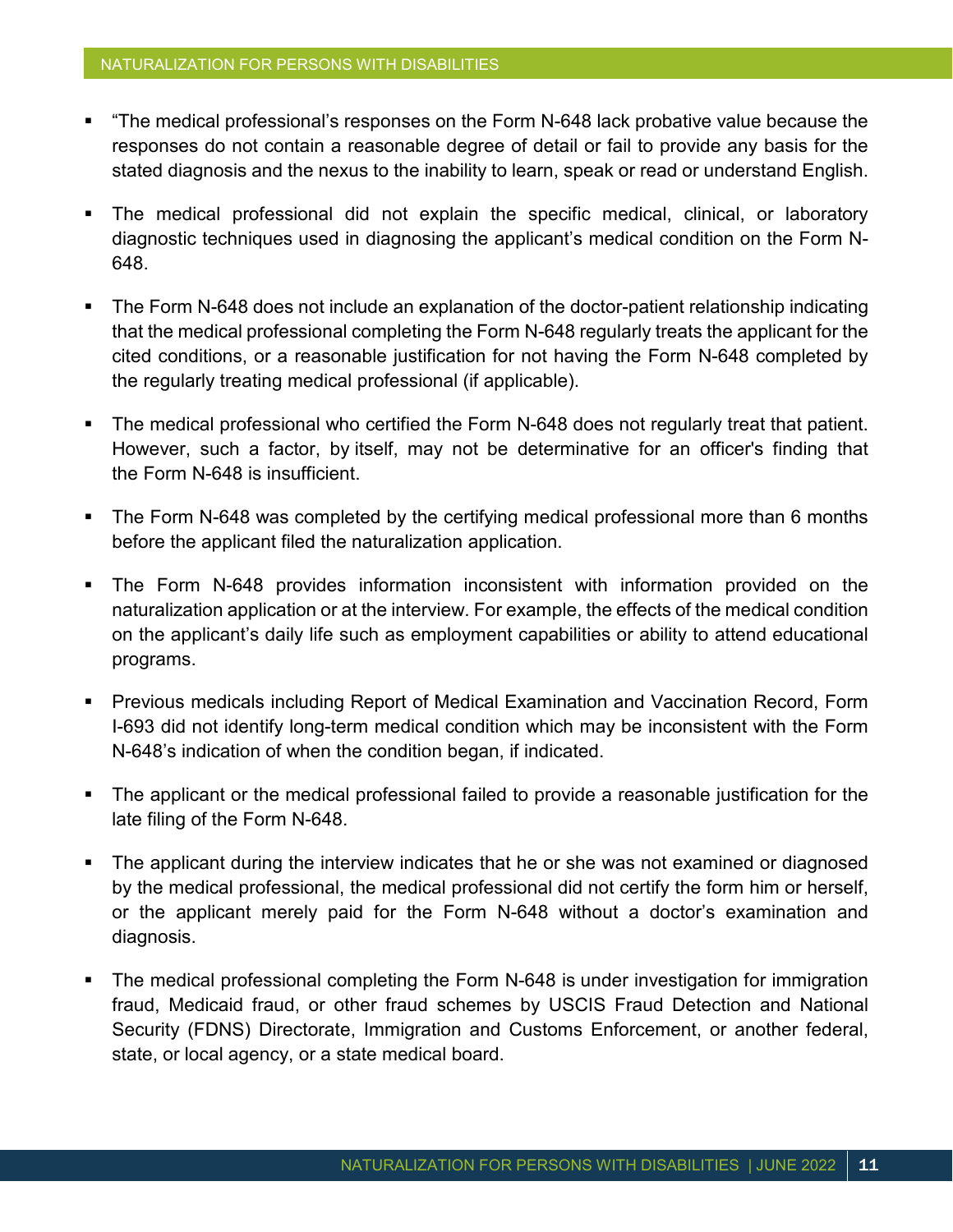- The medical professional has engaged in a pattern of submitting Forms N-648 with similar or "boiler plate" language that does not reflect a case-specific analysis.
- The interpreter used during the medical examination, the Form N-400 interview, or both, is known or suspected, by FDNS or another state or federal agency, to be involved in any immigration fraud, including and especially Form N-648 related fraud.
- The evidence in the record or other credible information available to the officer indicates fraud or misrepresentation.
- The applicant provides multiple Forms N-648 with different diagnoses and information and from different doctors; or
- Any other articulable grounds that are supported by the record."

Applicants and their advocate should be prepared to refute any circumstances that would give rise to alleged doubts or discrepancies according to this guidance in the Policy Manual.

**Practice Tip**: Practitioners report that naturalization disability waivers are not reviewed in advance by USCIS officers and that waivers are so often challenged that it is best to provide legal representation in these interviews. If USCIS officers stray into irrelevant questions such as asking applicants what kind of medication they take, whether they ride the bus, whether they have a job, the advocate should object and refer the officer to the medical diagnosis in the N-648. Advocates should also request review by the office supervisor.

Adjudication of the N-648 will not take place until the naturalization interview. USCIS officers usually review the information for the first time during that interview and may issue a Request for Evidence (RFE) if more information is needed. Advocates have long urged USCIS to develop a process where N-648s are reviewed in advance of interview, since appearing in person with an interpreter and legal representative accompanying a disabled applicant is a major use of resources. It would be more efficient for both USCIS and applicant if there was advance review.

#### **VI. The Oath Waiver**

Naturalization applicants are required to take a loyalty oath that demonstrates that they are "attached to the principles of the United States, and well-disposed to the good order and happiness of the United States."<sup>[34](#page-11-0)</sup> A disabled applicant can seek a waiver of this requirement if they have a physical, developmental or mental disability that prevents them from being able to

<span id="page-11-0"></span> $\overline{a}$ <sup>34</sup> INA § 316(a)(3).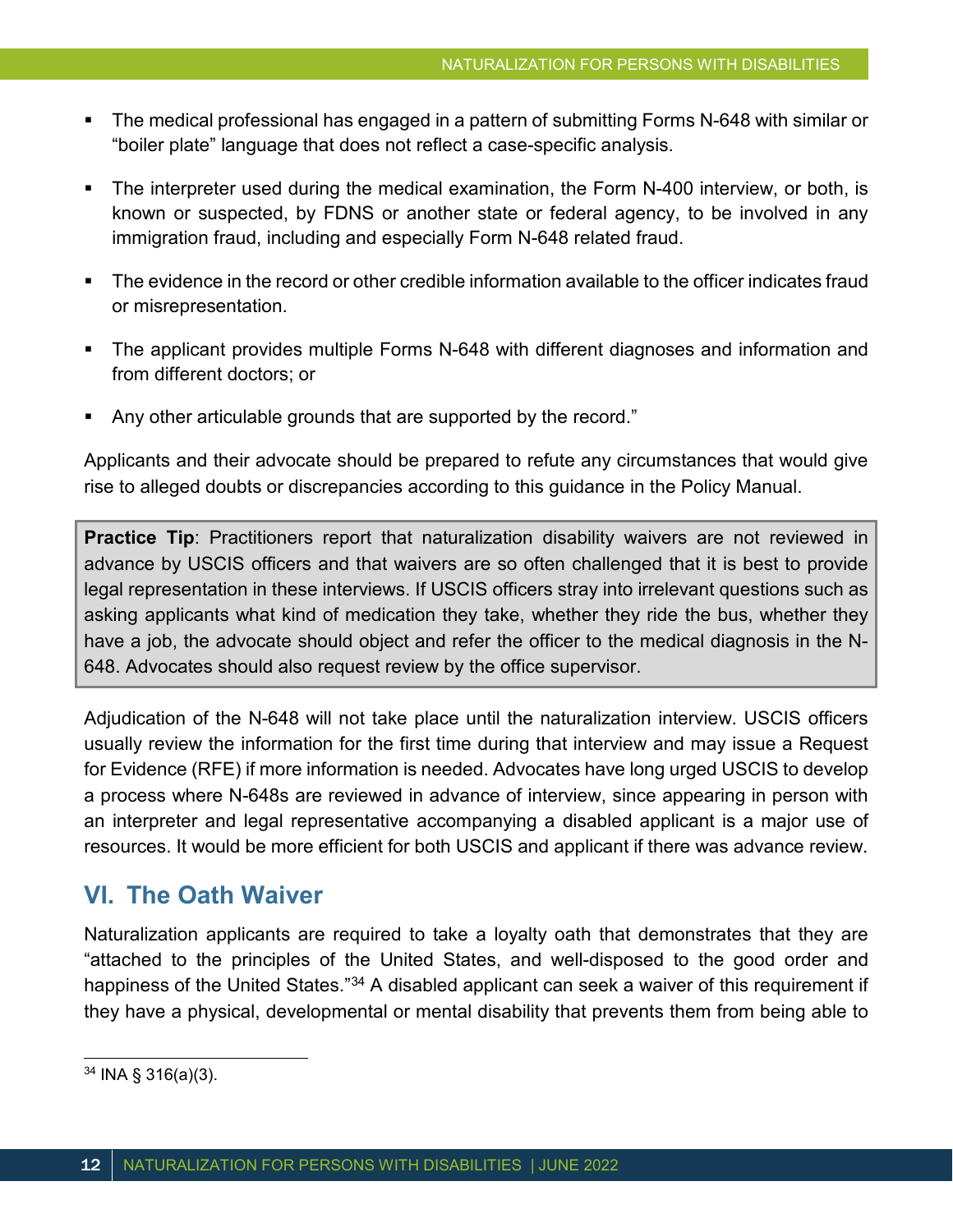understand the meaning of the oath, or to communicate an understanding of the oath. Congress changed the language in the naturalization law in 2000 to specifically allow this group to waive the oath when needed.[35](#page-12-0)

To request such a waiver, the applicant needs to submit a written request with a medical evaluation that explains the need for the waiver.<sup>[36](#page-12-1)</sup> There is no specific form to seek such a waiver, which is separate from the disability waiver for the English and civics requirement. The oath waiver can be requested at any point in the naturalization process. The medical evaluation should be by a medical doctor, doctor of osteopathy, or clinical psychologist.

According to the USCIS Policy Manual, if the applicant seeks an oath waiver, they must have either a court-ordered legal guardian or surrogate, or a designated representative who is a U.S. citizen and is either a spouse, parent, adult son or daughter or adult brother or sister who is able to document that they have the primary custodial care and responsibility for the applicant. That guardian or designated representative would sign for the qualifying applicant and act on their behalf.

This restriction in the Policy Manual further limits the naturalization possibilities for applicants with disabilities as some may not have one of the listed relatives, and the court ordered guardian process is a burden on time and finances that may not be possible for applicants. No such restriction exists in the statute or regulations.<sup>[37](#page-12-2)</sup>

The regulations also specify that naturalization applicants can seek an expedited oath ceremony.[38](#page-12-3) Expedite requests can be based on serious illness of the applicant or a member of their family, a disability that prevents the applicant's personal appearance, or urgent or compelling circumstances related to travel or employment.

#### **VII. Conclusion**

Although Congress has provided for an accommodations process since 1973, a waiver of the English and civics requirement since 1994, and an oath waiver for disability since 2000, applicants with disabilities still face hurdles to naturalization. USCIS has implemented restrictive guidance in their Policy Manual that goes beyond what the statute and regulations require. The

<span id="page-12-0"></span> $\overline{a}$ <sup>35</sup> INA § 337(a), Pub.L. 106-488 enacted July 12, 2000.

<span id="page-12-1"></span><sup>36</sup> 12 USCIS-PM J.3(C)(3).

<span id="page-12-2"></span><sup>37</sup> *See* ILRC, Advocacy Letter on Oath Waiver and Accommodations for Naturalization Applicants with Disabilities (June 2022), [https://www.ilrc.org/ilrc-advocacy-letter-oath-waiver-and-accommodations](https://www.ilrc.org/ilrc-advocacy-letter-oath-waiver-and-accommodations-naturalization-applicants-disabilities)[naturalization-applicants-disabilities](https://www.ilrc.org/ilrc-advocacy-letter-oath-waiver-and-accommodations-naturalization-applicants-disabilities) .

<span id="page-12-3"></span><sup>38</sup> 8 CFR § 337.3.